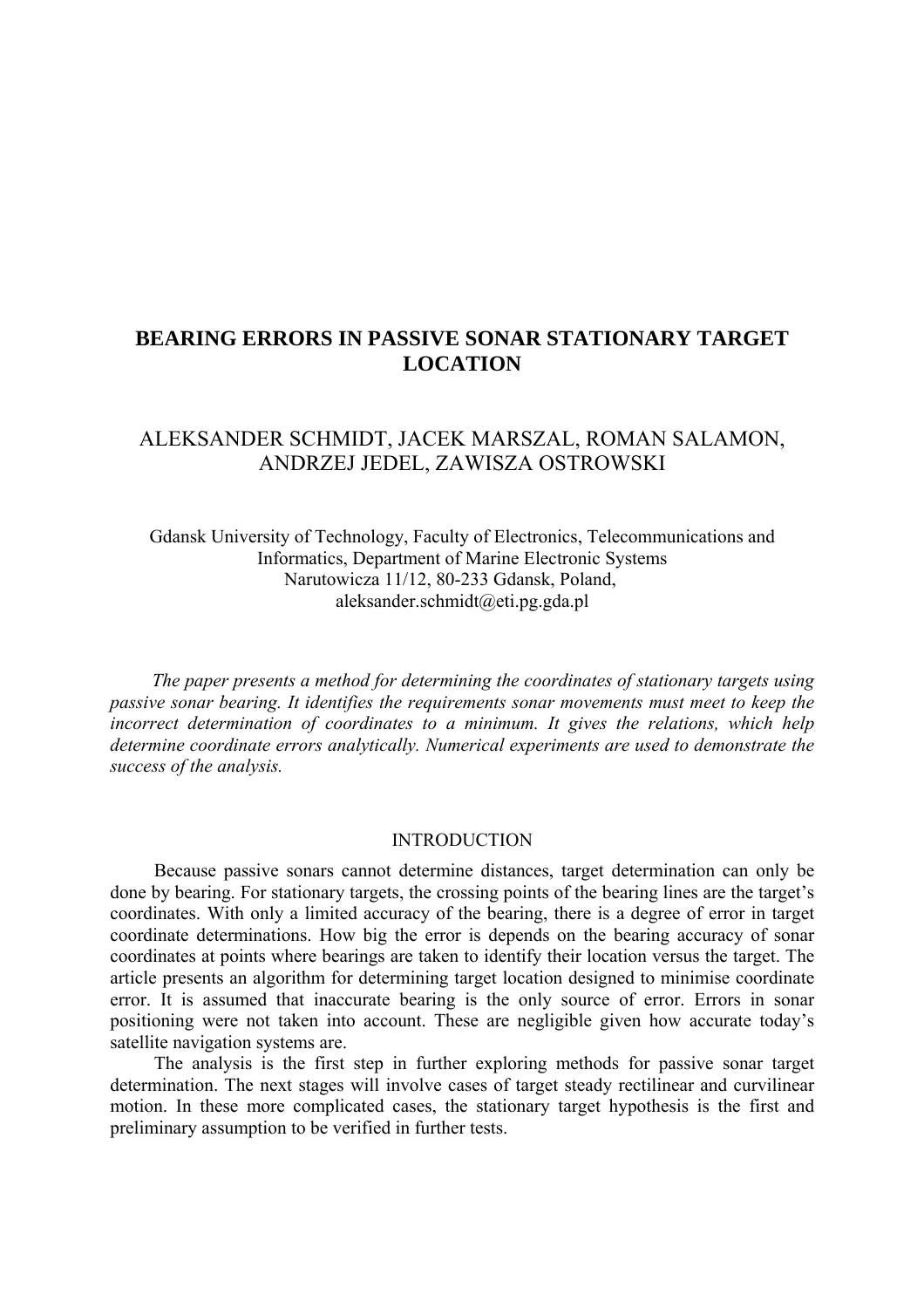#### 1. TARGET DETERMINATION PRINCIPLE

We assume that the coordinates of a stationary target are  $x_0, y_0$ . The bearings are taken at *n* points. The sonar array's coordinates at these points are  $X(n)$ ,  $Y(n)$ . This is where the sonar determines the bearings of a stationary target marked as  $\alpha(n)$ . The sines and cosines of the bearings are equal to:

$$
\cos[\alpha(n)] = [y_0 - Y(n)]/R(n)
$$
\n(1)

$$
\sin[\alpha(n)] = [x_0 - X(n)]/R(n)
$$
\n(2)

where

$$
R(n) = \sqrt{[x_0 - X(n)]^2 + [y_0 - Y(n)]^2}
$$
 (3)

By eliminating distance  $R(n)$  from the equations (1) and (2), after some simple transformations we get:

$$
\cos[\alpha(n)]x_0 - \sin[\alpha(n)]y_0 = \sin[\alpha(n)]Y(n)] - \cos[\alpha(n)]X(n)]
$$
\n(4)

The above equation has two unknowns  $x_0$  and  $y_0$ . To determine these we have to solve a system of two equations. By denoting:

$$
c_n = \cos[\alpha(n)]
$$
  
\n
$$
s_n = \sin[\alpha(n)]
$$
\n(5)

we get:

$$
\begin{bmatrix} \mathbf{c}_1 & -\mathbf{s}_1 \\ \mathbf{c}_2 & -\mathbf{s}_2 \end{bmatrix} \cdot \begin{bmatrix} \mathbf{x}_0 \\ \mathbf{y}_0 \end{bmatrix} = \begin{bmatrix} \mathbf{c}_1 \mathbf{X}_1 - \mathbf{s}_1 \mathbf{Y}_1 \\ \mathbf{c}_2 \mathbf{X}_2 - \mathbf{s}_2 \mathbf{Y}_2 \end{bmatrix} \tag{6}
$$

which we write as:

$$
P \cdot x = b \tag{7}
$$

The solution to this matrix equation is the vector x:

$$
x = P^{-1} \cdot b \tag{8}
$$

The value of the determinant is equal to:

$$
|\mathsf{P}| = -\mathsf{C}_1 \mathsf{S}_2 + \mathsf{S}_1 \mathsf{C}_2 \tag{9}
$$

hence:

$$
|P| = \sin(\alpha_1 - \alpha_2) \tag{10}
$$

The system of equations (6) has one solution, if the determinant  $|P|$  is different from zero, i.e. when the bearings differ. So for a clear determination of the location of the target, the sonar cannot move along a straight line passing through the target.

The value of the determinant  $|P|$  changes from  $-1$  to 1. At the extreme ends of this scale the bearings are perpendicular to one another.

Where the differences between the bearings are small, the equation (6) is incorrectly conditioned. Conditioning can be denoted with the number *u* which is the quotient of the highest and lowest value of the singular value of  $s_v$  matrix  $P$ , that is:

$$
u = \frac{s_{\text{vmax}}}{s_{\text{vmin}}} \tag{11}
$$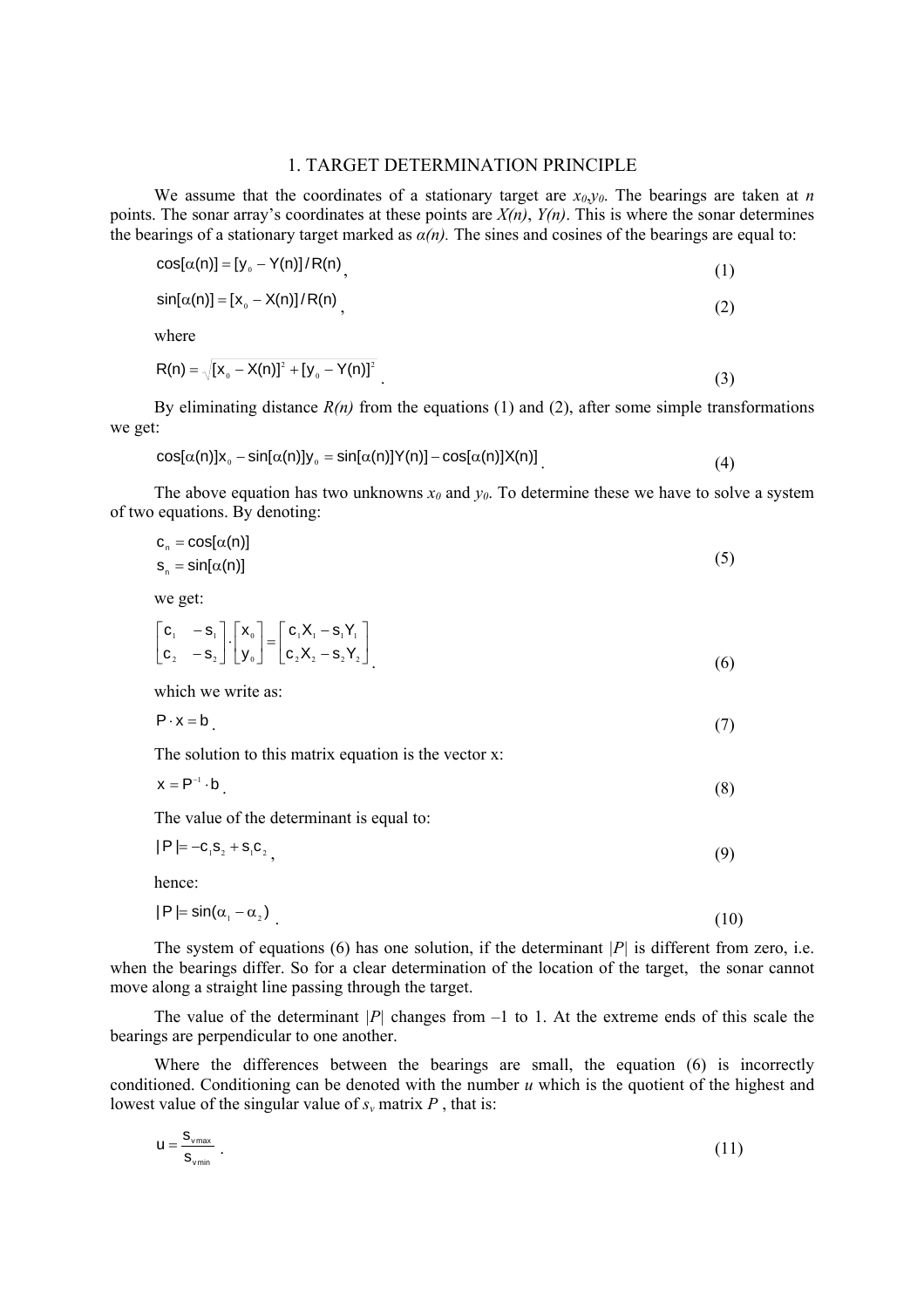The minimal value of the number *u* is equal to 1, when all bearings are perpendicular. Matrix *P* has this form:

$$
P = \begin{cases} \cos \alpha_1 & -\sin \alpha_1 \\ \sin \alpha_1 & \cos \alpha_1 \end{cases}
$$
 (12)

Singular values are then equal and amount to 1, while the value of the determinant of matrix *P* is also equal to 1. For small differences between the bearings, the number *u* reaches very high values. As an example for  $\alpha_1 = 30^0$  and  $\alpha_2 = 31^0$  we have:

$$
P = \begin{cases} 0.8660 & -0.5000 \\ 0.8572 & -0.5150 \end{cases}.
$$

Singular values of the matrix are equal to  $s_{vmax}$ =1.4142 and  $s_{vmin}$ =0.0123, and the number *u* is equal to about 115. The value of the determinant of matrix  $\bf{P}$  is in this case  $|P| = -0.0175$ .

Generally, the lower the absolute value of the determinant, the higher the number *u*. A high *u* suggests that the system of equations is badly conditioned (6). As a consequence, the results of target coordinate determination are highly sensitive to errors in the bearings.

To ensure the best accuracy of target location, the variances between the bearings should be significantly big. However this cannot be easily attained because of the ship's maximal speed and its manoeuvring ability. We can leave the second factor aside temporarily and instead try to optimise the direction of the ship (sonar array). To that end let us assume that the ship's maximal speed is *V*. Our task is to determine the ship's direction (course  $\beta_l$ ), when the first bearing is  $\alpha_l$ . Let us select the system of coordinates so that the ship's initial position is  $X_1=0$  and  $Y_1=0$ . After time *T* the ship's coordinates are:

$$
X_2 = VT \sin \beta_1
$$
  
\n
$$
Y_2 = VT \cos \beta_1
$$
\n(13)

By using equations  $(1)$ ,  $(2)$  and  $(3)$  we get:

 $\overline{a}$ 

$$
s_1 = x_0 / R_1
$$
  
\n
$$
c_1 = y_0 / R_1
$$
  
\n
$$
s_2 = (x_0 - VT \sin\beta_1) / R_2
$$
  
\n
$$
c_2 = (y_0 - VT \cos\beta_1) / R_2
$$
\n(14)

where  $R_1$  and  $R_2$  are the distances between the ship and target.

The value of the determinant of matrix P with the elements identified above is equal to:

$$
|P| = -\frac{y_0(x_0 - VT \sin\beta_1)}{R_1 R_2} + \frac{x_0(y_0 - VT \cos\beta_1)}{R_1 R_2}.
$$
\n(15)

Following some elementary transformations of the above formula we get:

$$
|P| = \frac{VT}{R_2} \sin(\beta_1 - \alpha_1) = \frac{VT}{\sqrt{(x_0 - VT \sin \beta_1)^2 + (y_0 - VT \cos \beta_1)^2}} \sin(\beta_1 - \alpha_1)
$$
 (16)

While it is possible to determine angle β1 at which the above determinant reaches its maximum, doing it would be superfluous because the determinant depends on two unknown target coordinates  $x_0$ and  $y_0$ . <sup>1)</sup> If we assume that  $VT < R_1 = (x_0^2 + y_0^2)^{1/2}$  we can accept that the value of the denominator does

 $<sup>1</sup>$  It can be proved that under the conditions the biggest variance between the bearings is when the ship's course</sup> is perpendicular to the second bearing line. This criterion, however, is useless because at the first bearing point, the second bearing is not known.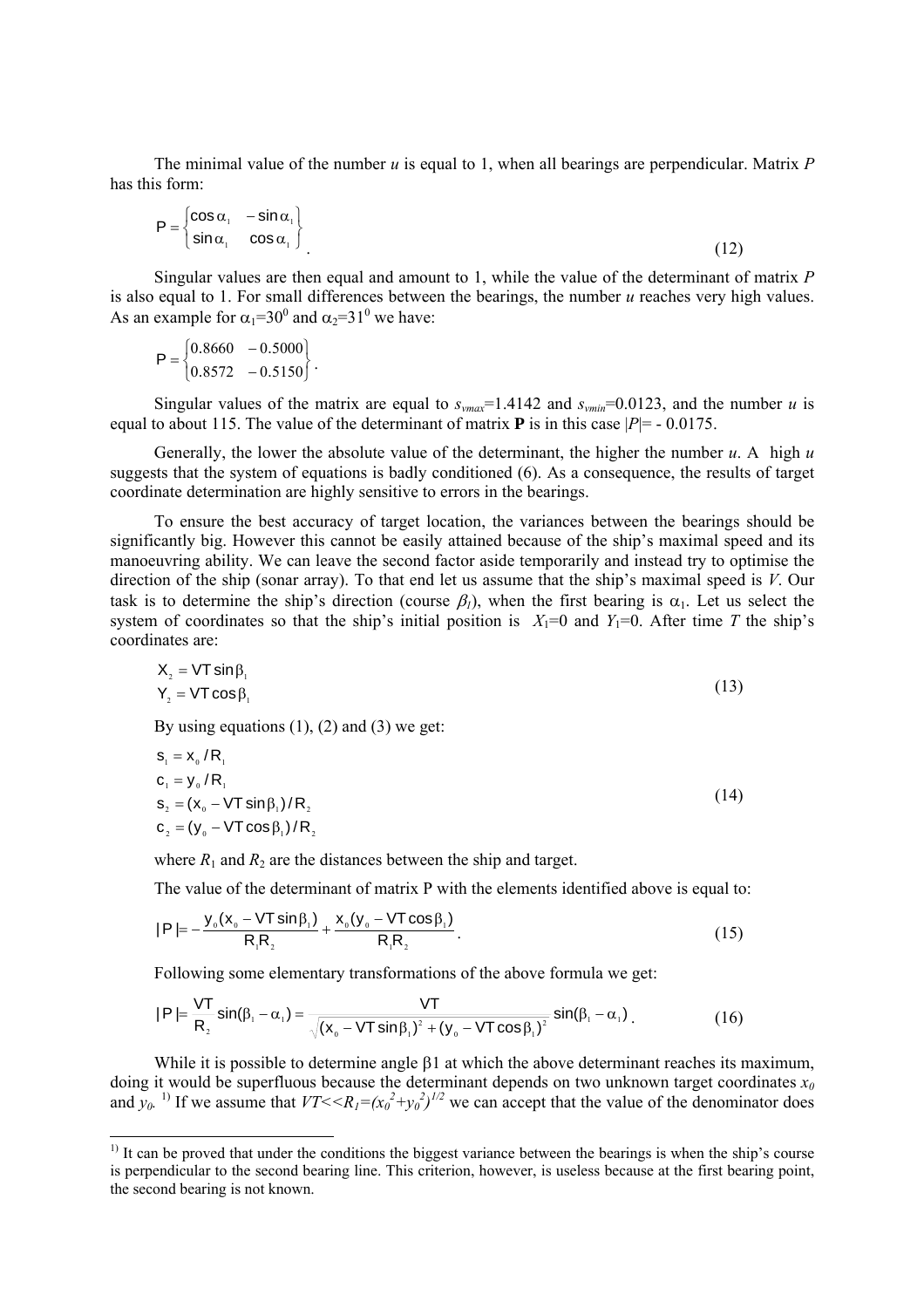not depend on the angle  $\beta l$ , and then we get the maximal absolute value of the determinant:

$$
\beta_1 = \alpha_1 \pm 90^\circ \tag{17}
$$

that is when the ship's course is perpendicular to the first bearing line.

Equation (16) shows that the value of the determinant is then equal to:

$$
|\mathsf{P}| = \pm \frac{\mathsf{V}\mathsf{T}}{\mathsf{R}_2} \,. \tag{18}
$$

By using the above relation we can write formulas (14) as follows:

$$
s_{1} = x_{0} / R_{1}
$$
\n
$$
c_{1} = y_{0} / R_{1}
$$
\n
$$
s_{2} = (x_{0} + VTC_{1} / R_{2})
$$
\n
$$
c_{3} = (y_{0} - VTS_{1}) / R_{2}
$$
\n
$$
c_{4} = y_{0} / R_{1}
$$
\n
$$
s_{5} = (x_{0} - VTC_{1} / R_{2})
$$
\n
$$
c_{6} = (y_{0} - VTS_{1}) / R_{2}
$$
\n
$$
c_{7} = (y_{0} + VTS_{1}) / R_{2}
$$
\n
$$
(19)
$$

The results of numerical calculations shown in Fig. 1 confirm the above conclusions. The figure shows the relation between the number *u* (the degree of matrix *P* conditioning) in the function of angle  $\beta_l$  (course) under the assumption that the first bearing  $\alpha_l$ =45<sup>0</sup>. The parameter is the relation  $VT/R_l$ , i.e. the quotient of the distance covered by the ship from the first to the second bearing and the distance between the target and the ship as the first bearing was being taken.



Fig.1. Relation between the degree of conditioning u and the ship's course

The graphs in Fig. 1 show that the conditioning of the system of equations (6) improves as the difference between the bearings becomes greater. The variance becomes greater as the distance to the bearing target becomes smaller and as the distance between bearing points covered by the ship becomes longer. In either situation it is best if the ship's course is perpendicular to the first bearing line so that even relatively high deviations from the optimal course do not affect the degree of equation conditioning (6).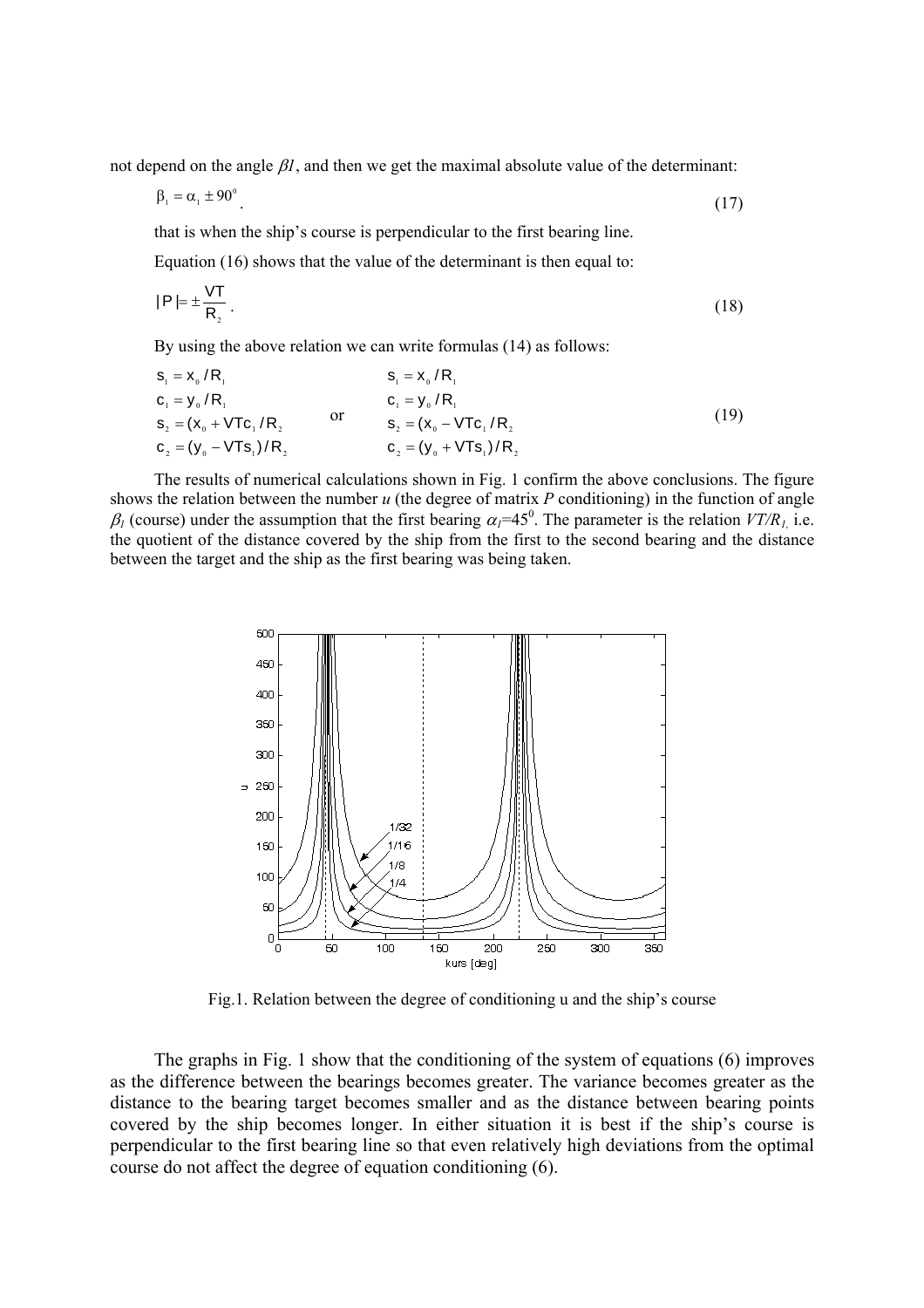Once solved, the system of equations (6) will give the exact position of the stationary target provided that the bearings are perfectly accurate which in practice is obviously not possible. Because bearing accuracy is limited, target location is determined using a number of successive bearings which are taken as the sonar moves. The relations (18) can then be used for the pairs of successive bearings. The sonar will be moving perpendicularly to the current bearing. If sustained, this principle, however, will cause the sonar to continuously move away from the target. As a result, the differences between neighbouring bearings will decrease. As has been shown above this is known to worsen the degree of equation conditioning (6).

After two bearings are taken, we can determine the target location and change how we define the sonar course. What we can do is determine a course perpendicular to the third bearing line which gives us a higher value of the determinant |*P*| and the best possible degree of conditioning of the system of equations (1.1.4). As we continue to follow this principle in further bearings, there is a systematic reduction in the distance between sonar and target. Consequently, this improves the degree of conditioning of the system of equations. Obviously for perfectly accurate bearings this procedure is not necessary at all, but may prove useful if the bearings have accidental errors in them. Fig. 2 shows the geometric situation for the modified principle of course setting.



Fig.2. The geometric situation when the sonar is in motion

The two triangles resulting from the bearings  $\alpha_l$ ,  $\alpha_2$  and  $\alpha_3$  are identical because they are right triangles with two equilateral sides. Consequently,  $R_3=R_1$  and  $\alpha_1-\alpha_2=\alpha_2-\alpha_3$ . As a result, formula (10) shows that the determinants of the system of equations for bearing one and two and two and three are equal. The degrees of conditioning *u* are also equal which means that equation conditioning is not getting worse for the next bearing. The course  $\beta_2$  perpendicular to the bearing line  $\alpha_3$  is equal to: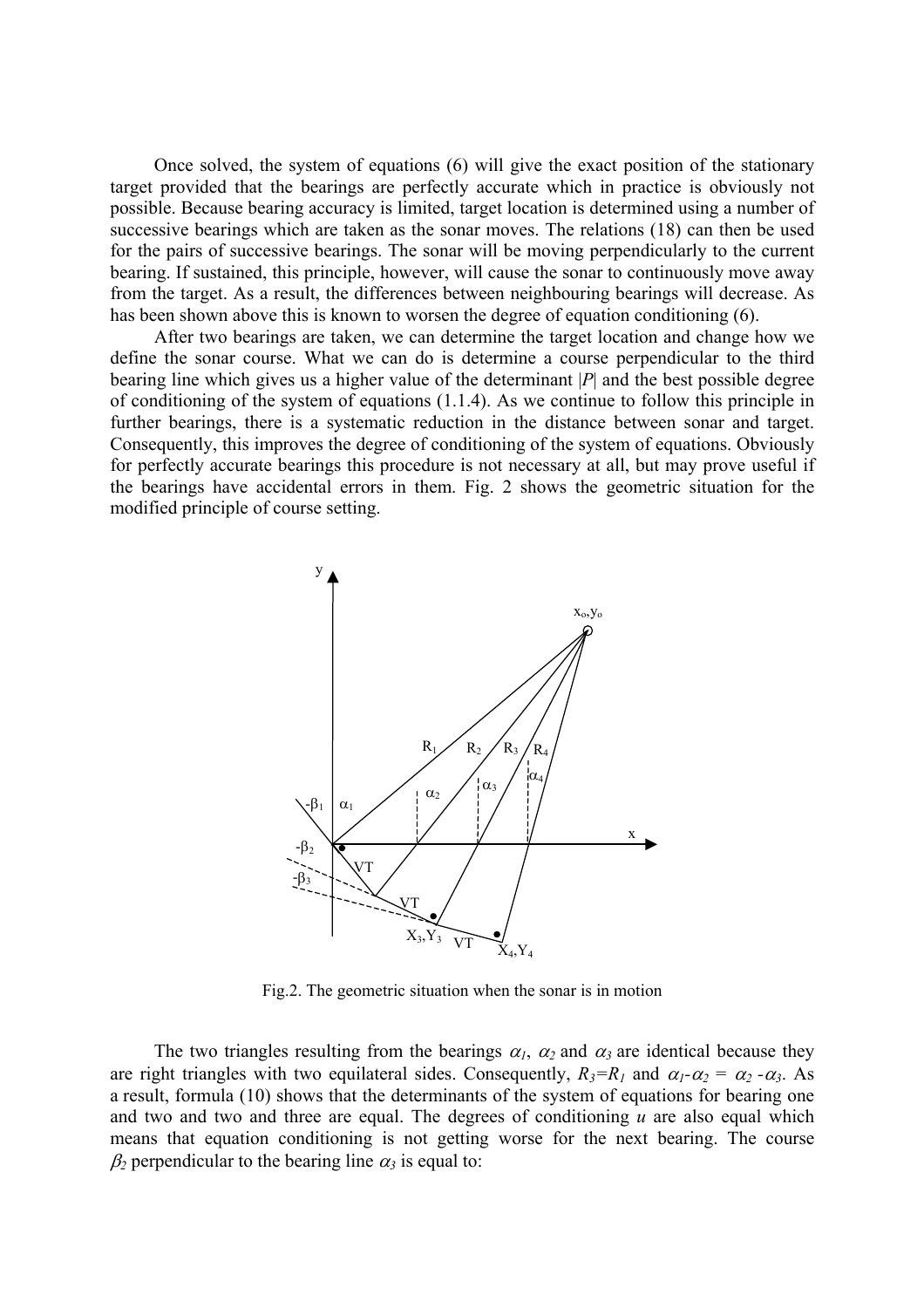$$
\beta_2 = 90^{\circ} + \alpha_3 = 2\alpha_2 - \alpha_1. \tag{20}
$$

The coordinates of the third point of bearing are described with these relations:

$$
X3 = X2 + cos(\alpha3) = X2 + cos(2\alpha2 - \alpha1)
$$
  
\n
$$
Y3 = Y2 - sin(\alpha3) = Y2 - sin(2\alpha2 - \alpha1)
$$
\n(21)

After the bearing is complete  $\alpha_3$  we calculate the cosine and sinus of that bearing and obtain the following system of equations:

$$
\begin{bmatrix} c_2 & -s_2 \ c_3 & -s_3 \end{bmatrix} \cdot \begin{bmatrix} x_{02} \ y_{02} \end{bmatrix} = \begin{bmatrix} c_2X_2 - s_2Y_2 \ c_3X_3 - s_3Y_3 \end{bmatrix}
$$
 (22)

For a perfectly accurate bearing  $x_0 = x_0$  and  $y_0 = y_0$  but it does not if errors occur.

Starting from the third bearing, the following are the relations which describe the algorithm for determining target coordinates:

1) 
$$
R_{n} = \sqrt{(x_{0n-1} - X_{n})^{2} + (y_{0n-1} - Y_{n})^{2}}
$$
  
\n2) 
$$
\alpha_{n+1} = \alpha_{n} - \arcsin \frac{VT}{R_{n}}
$$
  
\n3) 
$$
\beta_{n} = 90^{0} + \alpha_{n+1}
$$
  
\n4) 
$$
X_{n+1} = X_{n} + VT \cos(\alpha_{n+1})
$$
  
\n5) 
$$
Y_{n+1} = Y_{n} - VT \sin(\alpha_{n+1})
$$
  
\n6) 
$$
\begin{bmatrix} C_{n} & -S_{n} \ C_{n+1} & -S_{n+1} \end{bmatrix} \cdot \begin{bmatrix} x_{0n} \ Y_{0n} \end{bmatrix} = \begin{bmatrix} C_{n}X_{n} - S_{n}Y_{n} \ C_{n+1}X_{n+1} - S_{n+1}Y_{n+1} \end{bmatrix}
$$

where *n*=2,3,4,5,....

In the first step we determine the distance  $R_n$  between target and sonar. In the second step we calculate the anticipated bearing  $\alpha_{n+1}$ , and in the third the ship's course  $\beta_n$ . When distance *VT* is covered, we take a target bearing and calculate the cosine  $c_{n+1}$  and sine  $s_{n+1}$  and bearing  $\alpha_{n+1}$ . We then determine the coordinates of the ship's position at the point of the bearing. As the last step we solve the system of equations 6) and as a result obtain the target coordinates  $x_{0n}$  and  $y_{0n}$ . We increase the number n by one and start the procedure from step one. Note that the angle  $\alpha_{n+1}$  determined in step two is the anticipated bearing and given the errors it is usually different from the measured angle  $\alpha_{n+1}$  inserted in equations 4) and 5) and 6).

Fig. 3 shows the sonar route determined using the above algorithm and Fig. 4 shows the values of the number u (the degree of matrix *P* conditioning) and the inverse of the determinant |*P*| for bearings taken at Fig. 3 points. As you can see, as the distance between sonar and target systematically decreases, the variance between the consecutive bearings increases improving equation conditioning (6). If the ship moves around the circle shown in Fig. 3, the degree of conditioning is constant and equal to about *u(1).*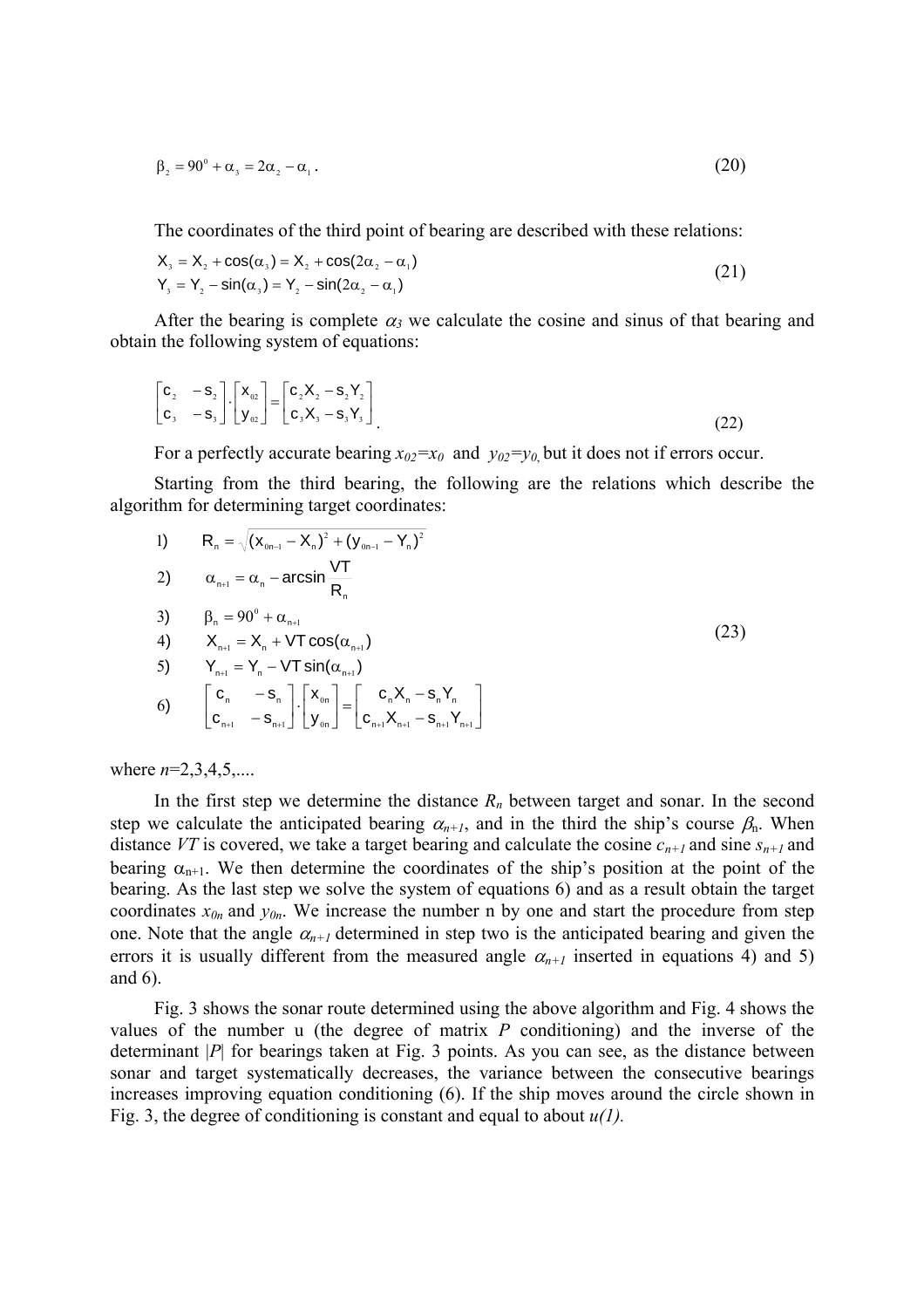

Fig.3. Sonar route (points +) determined using the modified algorithm for 30 consecutive bearings  $(x_0=10, y_0=10, VT=3)$ 



Fig.4. Degree of conditioning u of matrix P and the inverse of the matrix determinant for 30 consecutive bearings  $(x_0=10, y_0=10, VT=3)$ 

### 2. ERRORS IN DETERMINING TARGET COORDINATES

The main cause of target estimation error in passive sonars is the poor accuracy of bearings. We are going to study the effects of bearing errors on target estimation using the above method. Let us assume that there is an error  $d\alpha_n$  in bearing  $\alpha_n$  and the distribution of error probability is equally distributed and ranges from  $\alpha_n$ -D $\alpha$  to  $\alpha_n$ +D $\alpha$ .<sup>2)</sup> This was introduced into algorithm (23) to numerically determine target coordinates for 1000 pairs of bearings. The results of the calculations for

 $\overline{a}$ 

 $^{2)}$  The assumption that bearing error boundary values are constant is usually a simplification compared to the real conditions because sonar angular resolution deteriorates as the beam deflects from the perpendicular direction to the array.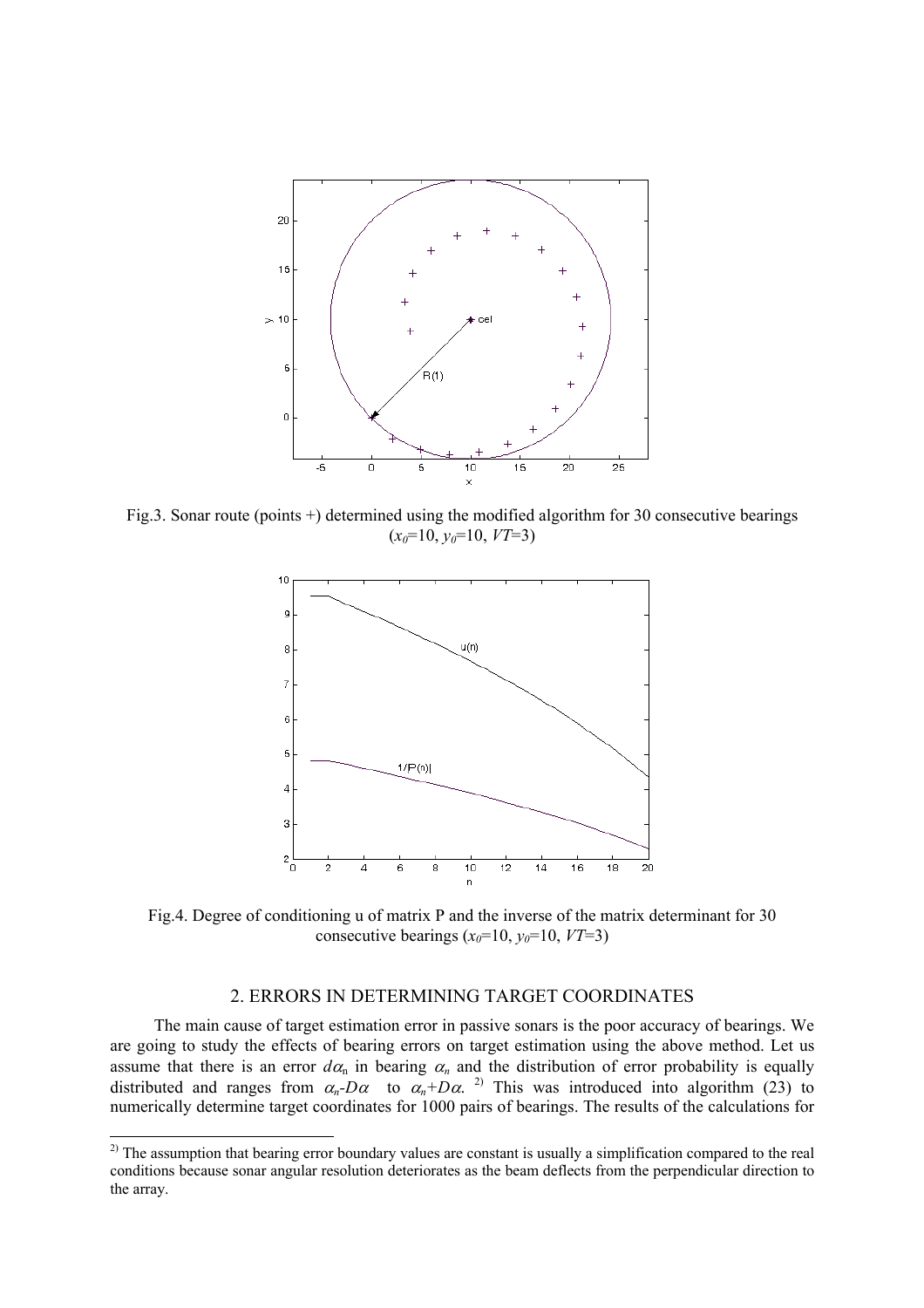two characteristic cases are given in Fig. 5 and Fig. 6.

In both cases target coordinates are contained inside a quadrilateral figure. The reason for the complicated shape of the figure is that the second bearing is taken at different points depending on the current bearing error. The shape and size of the field defined by target coordinates with an error in them as shown above depend on the difference between the bearings. These in turn are the result of the distance covered by the sonar. You can observe a similar effect for a constant distance *VT* and changing boundary values of the bearing error *D*α.



Fig.5. Target coordinates for bearing errors (VT=3, D $\alpha$ =10, xo=10, y0=10, number of attempts - 1000)



Fig.6. Target coordinates for bearing errors. (VT=1, D $\alpha$ =10, xo=10, y0=10, number of attempts - 1000)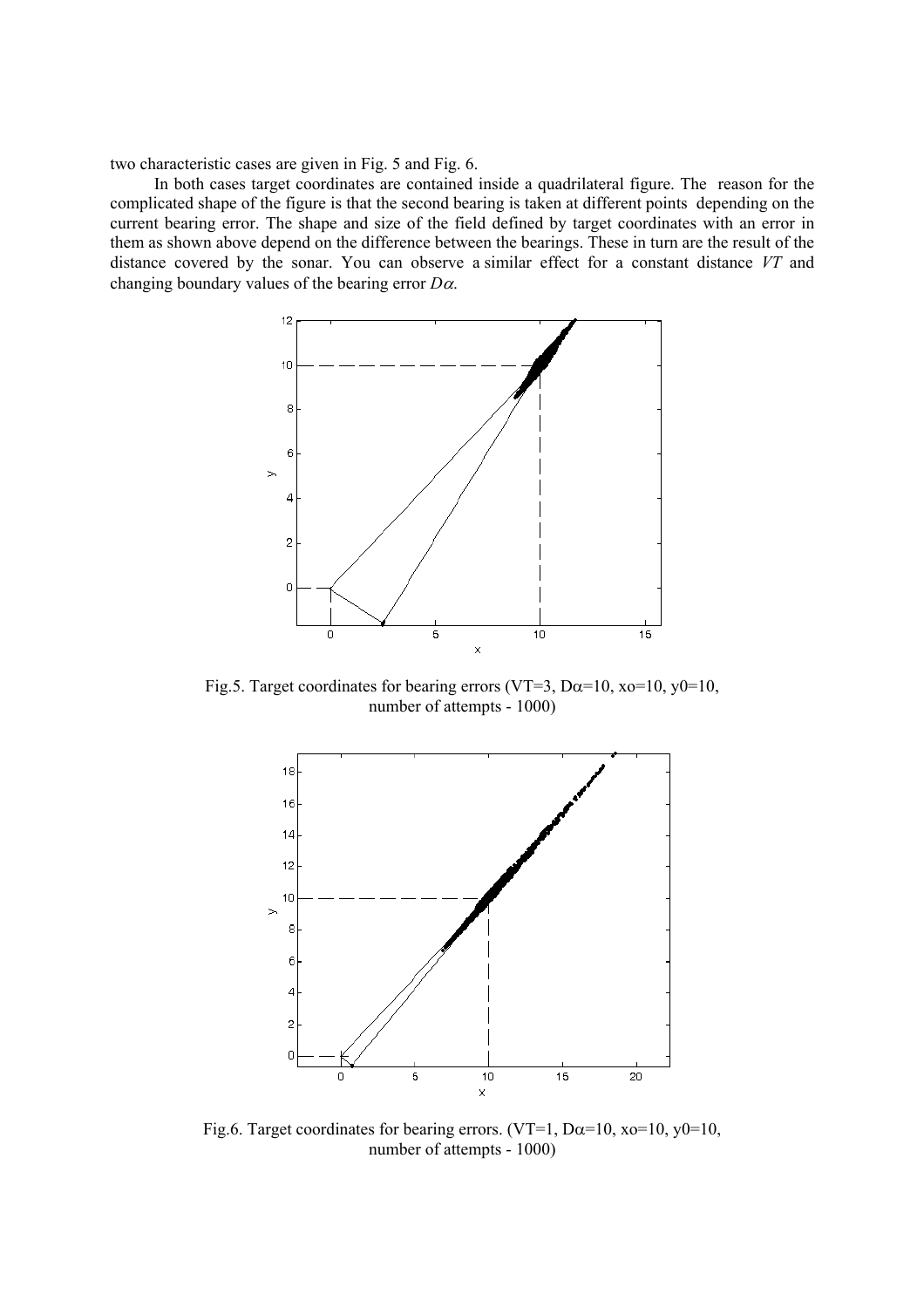To simplify the analysis we will assume that the figure is formed by the extreme bearing lines and the points at which they intersect as shown in Fig. 7.



Fig.7. Defining the figure containing target coordinates with bearing error

We are now going to determine analytically the diagonal  $d_{13}$  and  $d_{24}$  shown in Fig. 7. To that end we need to find the vertex coordinates of the figure containing the calculated target coordinates. Using equations 4), 5) and 6) in formulas (23) or using the geometric relations, we can describe target coordinates with error in them as follows:

$$
x_{0n} = X_n + \sin(\alpha_n + d\alpha_n) \frac{VT}{\sin(\alpha_n + d\alpha_n - \alpha_{n+1} - d\alpha_{n+1})}
$$
  

$$
y_{0n} = Y_n + \cos(\alpha_n + d\alpha_n) \frac{VT}{\sin(\alpha_n + d\alpha_n - \alpha_{n+1} - d\alpha_{n+1})}
$$
 (24)

After inserting into the above equations the bearing error  $\pm D\alpha$  we determine the coordinates of the vertexes and following the transformations we obtain:

$$
d_{13} = 2 \sin D\alpha \frac{VT}{\sin(\alpha_n - \alpha_{n+1})}
$$
 (25)

Please note that the length of the diagonal depends on the difference between the bearings rather than on their values. This is understandable because the value of the bearing depends on the choice of coordinates which is something that cannot influence system parameters.

The length of the second diagonal is expressed in a complex formula and one that is difficult to interpret. We will give a simplified formula under the assumption that the maximal bearing error  $D\alpha$ does not exceed one digit degrees. We then have: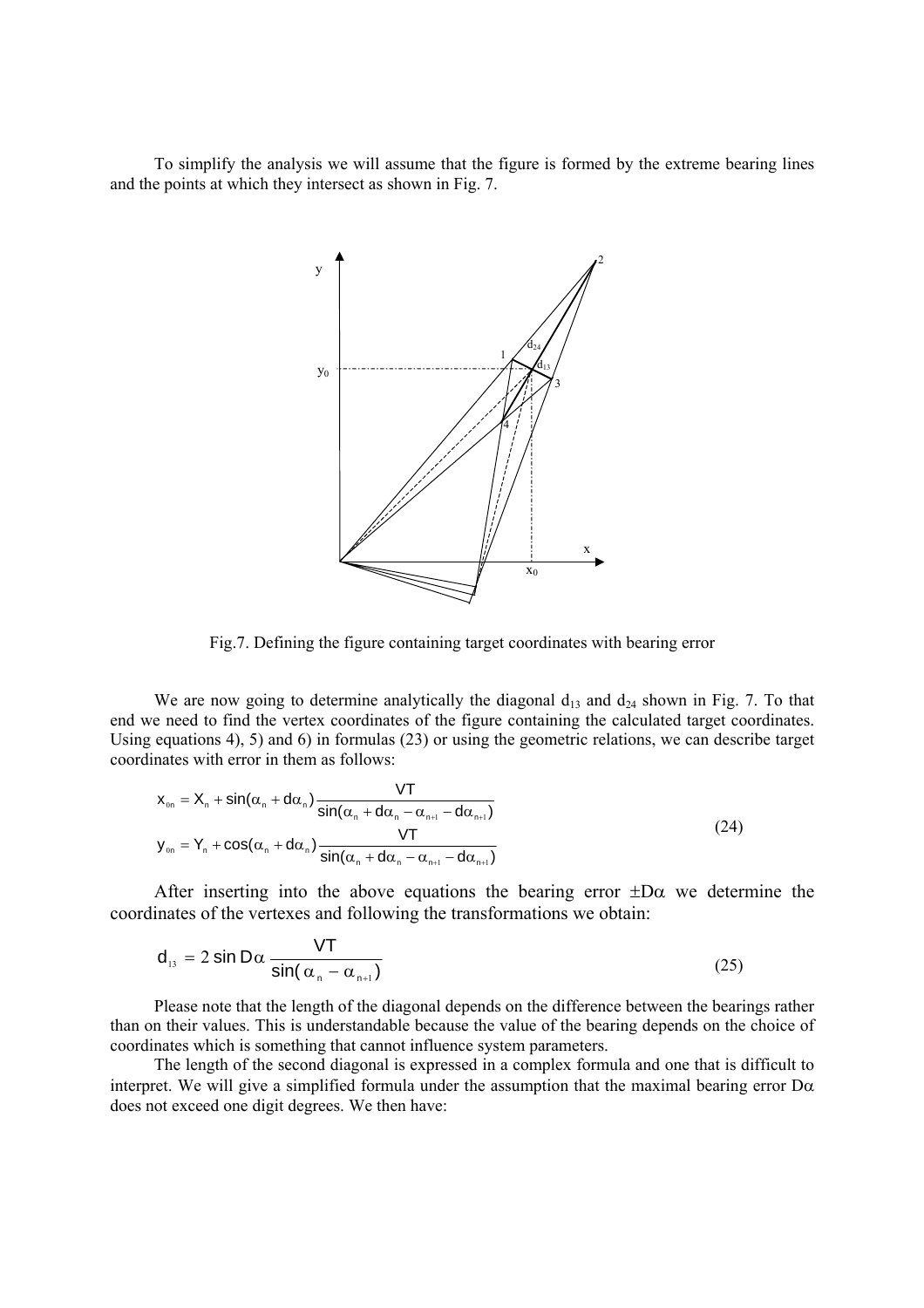$$
d_{_{24}} \cong 4 \sin D\alpha \frac{VT}{\sin(\alpha_{_{n}} - \alpha_{_{n+1}} - 2D\alpha) \sin(\alpha_{_{n}} - \alpha_{_{n+1}} + 2D\alpha)} \cong
$$
  

$$
\cong 4 \sin D\alpha \frac{VT}{\sin^{2}(\alpha_{_{n}} - \alpha_{_{n+1}}) - \sin^{2}(2D\alpha)}
$$
 (26)

The length of the diagonal increases quickly, when the bearing error is comparable to the differences in the bearings. In general the diagonal  $d_{24}$  is significantly longer than diagonal  $d_{12}$ . If the maximal error in bearing is significantly lower than the differences in the bearings, length can be determined from this simple formula:

$$
d_{24} \approx 4 \sin D\alpha \frac{VT}{\sin^2(\alpha_n - \alpha_{n+1})} \,. \tag{27}
$$

The relation between the length of the diagonals is approximately equal to:

$$
\frac{\mathsf{d}_{24}}{\mathsf{d}_{12}} \cong \frac{2}{\sin(\alpha_n - \alpha_{n+1})} \,. \tag{28}
$$

The figures below illustrate the correctness of the assumption and the relations derived. Fig. 8 shows the figure formed by coordinates determined from the above formulas.



Fig.8. Quadrilateral containing target coordinates determined with bearing error. (VT=3, D $\alpha$ =10, x $\alpha$ =10, y $\theta$ =10)

As anticipated the diagonals of the quadrangle differ in length. And so diagonal  $d_{13}$ calculated from formula (25) is 0.4936 long. The second diagonal  $d_{24}$  is much longer and when determined from the exact geometric relations it is 4.6992 long and when calculated from the formula (27) it is 4.6662 long. As you can see, the differences between numerically and analytically determined values have no practical significance for the parameters adopted. The differences in diagonal length  $d_{24}$  become significant when the maximal bearing error  $D\alpha$ has several degrees. The direction of the diagonal  $d_{24}$  is close to the midperpendicular of the bearing triangle and the direction of the diagonal  $d_{13}$  is perpendicular to it. The diagonals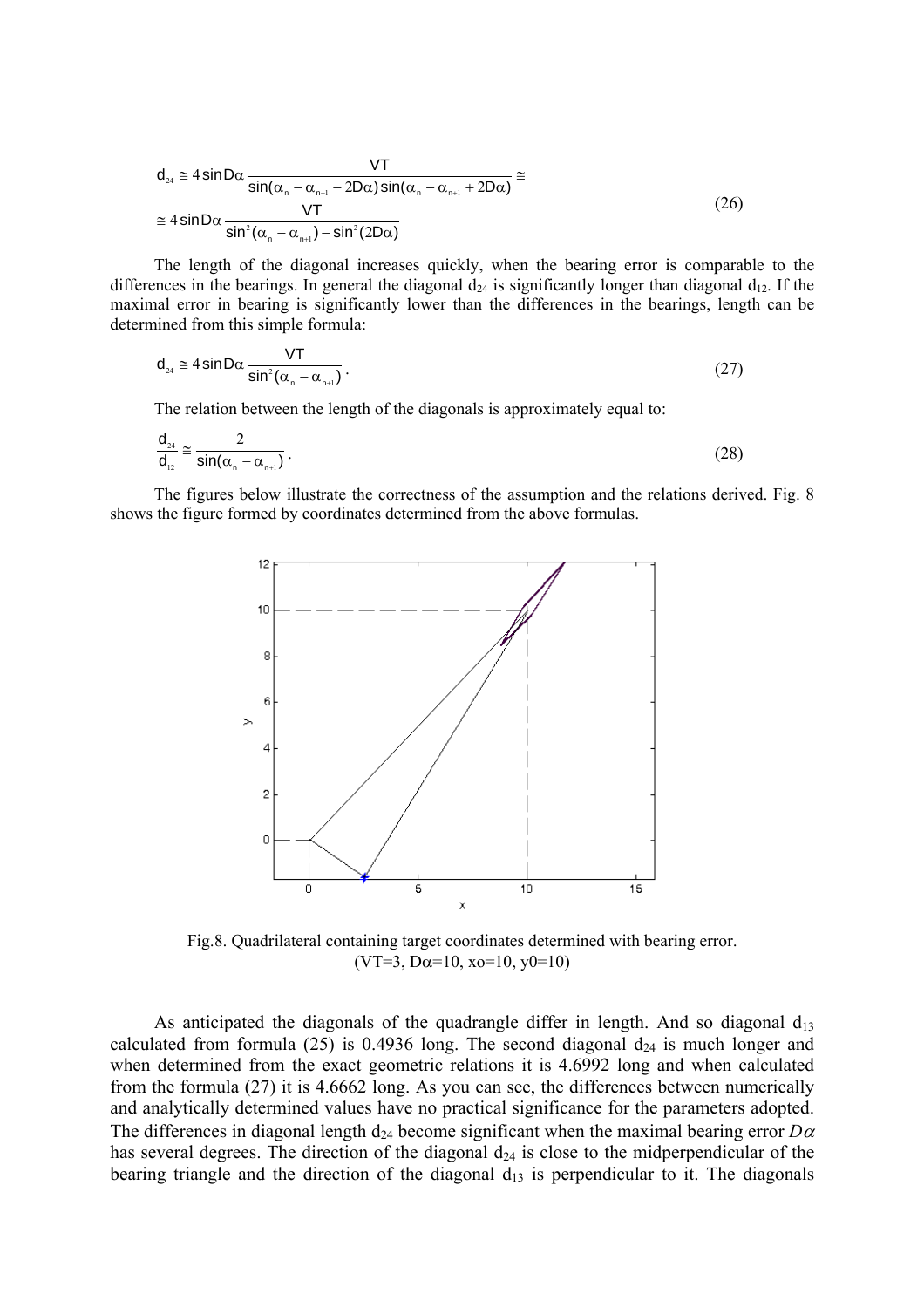intersect practically at point  $x_0, y_0$ . The surface of the quadrangle shown in Fig. 8 is 1.16. If we assign a unit [km] to the abstract numbers, the area of the quadrangle is equal to  $1.16 \text{ km}^2$ .

With the parameters from Fig. 8, Fig. 9 shows a magnified picture of the target coordinates and the matching quadrilateral. The same figure shows the results of the numerical simulation based on 1000 attempts assuming an equal distribution of bearing error probability density.



Fig.9. Magnified area containing target coordinates from Fig.8

The figure shows that practically all coordinates are contained in the quadrangle determined from the above formulas. As you can see, the distribution of coordinate probability density is not constant; there are more bearings in the lower part of the quadrilateral. As a result, the area's centre of gravity corresponds to point  $x_0, y_0$  despite the figure's asymmetry towards diagonal  $d_{13}$ . For multiple bearings, target coordinates are estimated by these coordinates:

$$
\overline{\mathbf{x}_{0}} = \frac{1}{K} \sum_{k=1}^{K} \mathbf{x}_{0k}
$$
\n
$$
\overline{\mathbf{y}_{0}} = \frac{1}{K} \sum_{k=1}^{K} \mathbf{y}_{0k}
$$
\n(29)

The results of the numerical experiment are given in Fig. 9. The values determined using the above formulas are  $\overline{x_0}$  = 10.0531 and  $\overline{y_0}$  = 10.0385. What this proves is that mean values described with formulas (29) are the correct estimators of the coordinates of a stationary target.

#### 3. CONCLUSIONS

Stationary targets as discussed in the article are a rare occurrence in hydrological practice. The purpose of this analysis has been mainly to identify the rules of procedure in real cases of rectilinear motion and other more complicated types of motion. In particular, we can look forward to promising results by basing the error minimisation method on sonar trajectory optimisation and studying the degree of conditioning of systems of equations.